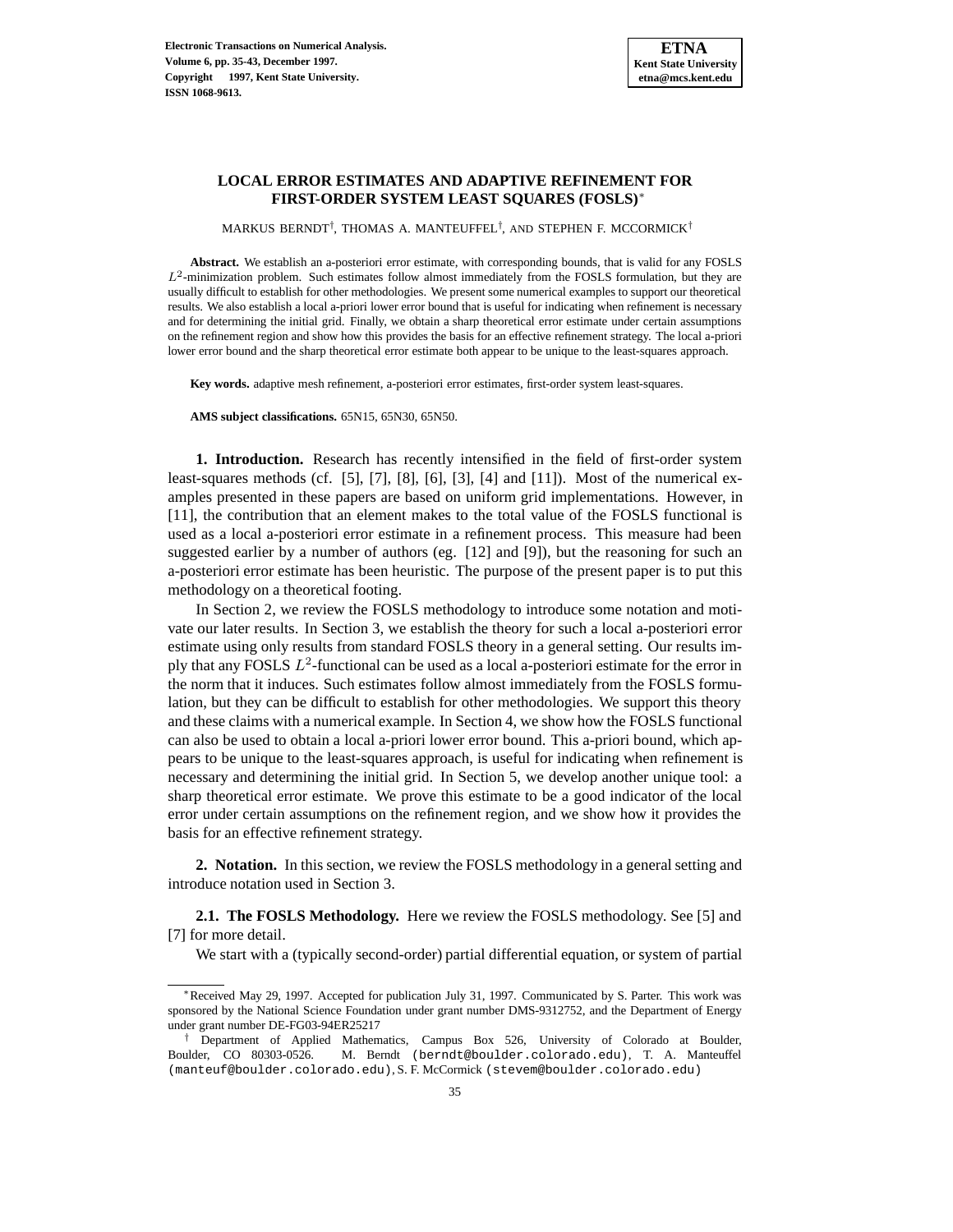differential equations:

$$
(2.1) \t\t \mathcal{L}\mathbf{w} = \mathbf{f} \text{ in } \Omega,
$$

together with appropriate boundary conditions. The FOSLS methodology yields a system of first-order partial differential equations,

$$
(2.2) \t\t\t \mathcal{L}_i \mathbf{u} = f_i, \ i = 1 \ldots M,
$$

which is equivalent to original problem (2.1). The resulting FOSLS  $L^2$ -functional is the scaled sum of  $L^2$ -norms of the residuals of system (2.2):

(2.3) 
$$
\mathcal{G}(\mathbf{u}; \mathbf{f}) = \sum_{i=1}^{M} a_i ||\mathcal{L}_i \mathbf{u} - f_i||_0^2, \ a_i > 0.
$$

(Here we consider the  $L^2$  case for definiteness, although the  $L^2$  norm  $\|\cdot\|_0$  can be replaced by any other suitable norm.) The FOSLS minimization problem is

(2.4) 
$$
\mathbf{u} = \arg\min_{\mathbf{v} \in W} \mathcal{G}(\mathbf{v}; \mathbf{f}),
$$

where W is an appropriate Hilbert space, often a product of  $H<sup>1</sup>$  spaces. The weak form of this minimization problem is to find  $\mathbf{u} \in W$  such that

(2.5) 
$$
\mathcal{F}(\mathbf{u}; \mathbf{v}) = (f, \mathbf{v})_0, \quad \forall \mathbf{v} \in W,
$$

where

(2.6) 
$$
\mathcal{F}(\mathbf{u}; \mathbf{v}) = \sum_{i=1}^{M} a_i (\mathcal{L}_i \mathbf{u}, \mathcal{L}_i \mathbf{v})_0.
$$

The next step in the FOSLS methodology is to establish continuity and coercivity bounds for bilinear form (2.6) in some suitable norm  $\|\cdot\|$ . In many cases, this norm is a properly scaled sum of  $H^1$ -norms of components of **u**. Continuity is

M

$$
\mathcal{F}(\mathbf{u}; \mathbf{v}) \leq \bar{c} \|\mathbf{u}\| \|\mathbf{v}\|
$$

and coercivity is

$$
\mathcal{F}(\mathbf{u};\mathbf{u}) \geq \underline{c} \|\mathbf{u}\|^2.
$$

Among other attributes, these bounds imply well-posedness of the FOSLS minimization problem  $(2.4)$ .

**2.2. The Local FOSLS Functional.** The FOSLS functional is a sum of integrals and, hence, can be evaluated over any subdomain  $A$  of  $\Omega$ . We call

(2.8) 
$$
\mathcal{G}_A(\mathbf{u}; \mathbf{f}) = \sum_{i=1}^M a_i ||\mathcal{L}_i \mathbf{u} - f_i||_{0, A}^2
$$

the local FOSLS functional. It follows that, for any tessellation  $T$  of  $\Omega$ , the FOSLS functional can be evaluated as the sum of all local functionals over the elements in the tessellation:

(2.9) 
$$
\mathcal{G}(\mathbf{u}; \mathbf{f}) = \sum_{\tau \in \mathcal{T}} \mathcal{G}_{\tau}(\mathbf{u}; \mathbf{f}).
$$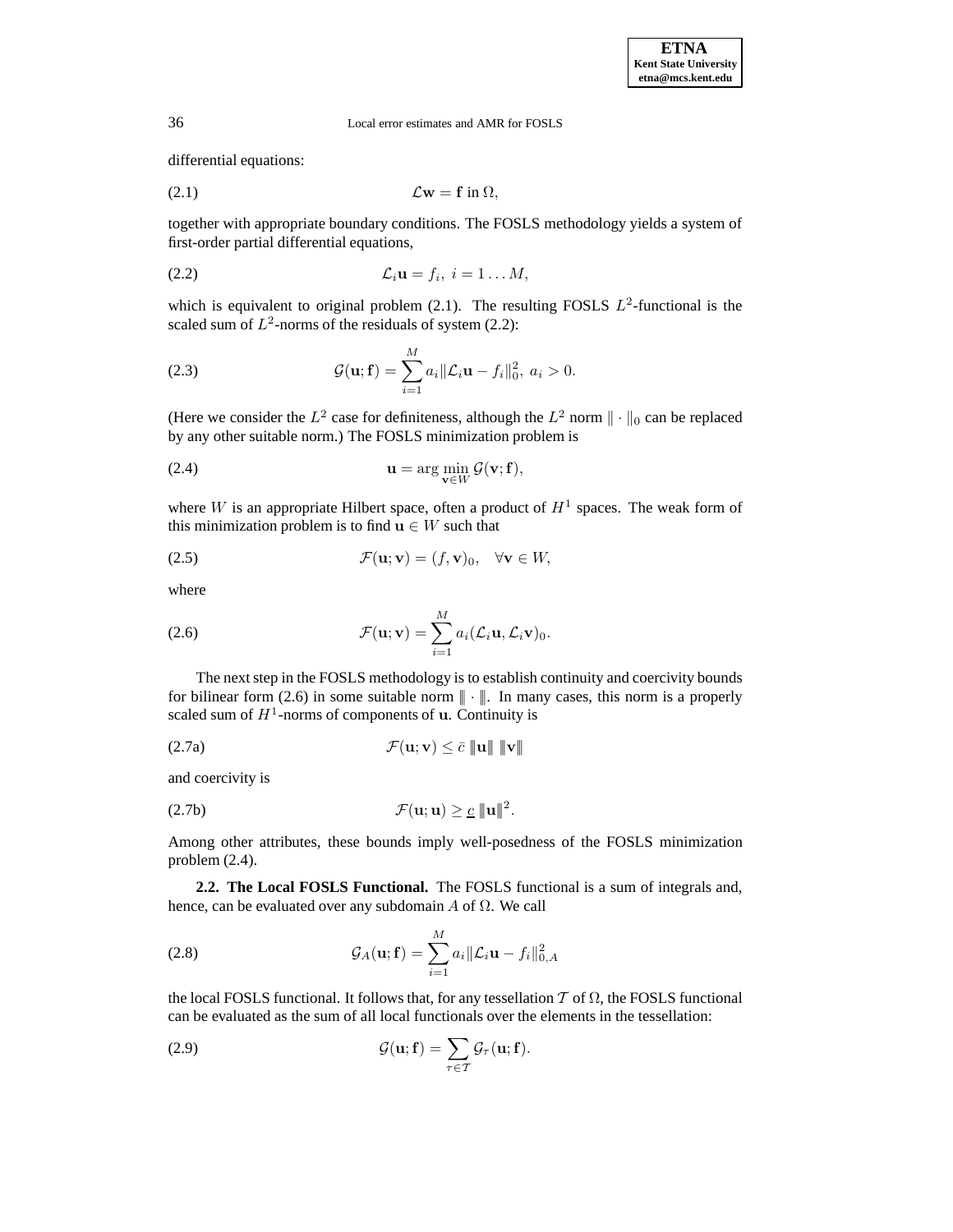**ETNA Kent State University etna@mcs.kent.edu**

M. Berndt, T. A. Manteuffel, and S. F. McCormick 37

**3. A-Posteriori Error Estimates.** In the literature, it has been suggested that the value of the local least-squares functional on an element in a given tessellation can be used as an a-posteriori error estimate (cf. [12], [9], [11]). From standard FOSLS theory, it is usually easy to establish bounds for such an a-posteriori error estimate.

For a given  $\mathbf{u}^h$  in some finite-dimensional space  $W^h \subset W$ , define

(3.1) 
$$
\eta_{\tau} := \sqrt{\mathcal{G}_{\tau}(\mathbf{u}^{h}; \mathbf{f})}
$$

for any  $\tau \in \mathcal{T}$ , where T is any tessellation of the domain  $\Omega$  (not necessarily associated with  $W<sup>h</sup>$ ). Now, coercivity bound (2.7b) implies

(3.2) 
$$
\mathcal{G}(\mathbf{u}^h; \mathbf{f}) = \mathcal{G}(\mathbf{u}^h - \mathbf{u}; \mathbf{0}) = \mathcal{F}(\mathbf{u}^h - \mathbf{u}; \mathbf{u}^h - \mathbf{u}) \geq \underline{c} \|\mathbf{u}^h - \mathbf{u}\|^2
$$

and, from (2.9) and the definition of  $\eta_{\tau}$ , we get

(3.3) 
$$
\mathcal{G}(\mathbf{u}^h; \mathbf{f}) = \sum_{\tau \in \mathcal{T}} \mathcal{G}_{\tau}(\mathbf{u}^h; \mathbf{f}) = \sum_{\tau \in \mathcal{T}} \eta_{\tau}^2.
$$

Thus,  $(3.2)$  and  $(3.3)$  imply

(3.4) 
$$
\|\mathbf{u}^h - \mathbf{u}\|^2 \leq \frac{1}{c} \sum_{\tau \in \mathcal{T}} \eta_{\tau}^2.
$$

In the literature, an inequality of type (3.4) is called a reliability bound (cf. [13]). If all of the local error estimates  $\eta_{\tau}$  are small, then the error is also small.

For FOSLS formulations, it is typically straightforward to establish bound (2.7a), using only the triangle, Cauchy-Schwarz, and  $\varepsilon$  inequalities. Most importantly, we will show in the next subsection by example that a proof analogous to that for bound (2.7a) generally can be used to establish a similar bound on the local functional. We get

(3.5) 
$$
\mathcal{G}_A(\mathbf{u}^h; \mathbf{f}) = \mathcal{F}_A(\mathbf{u}^h - \mathbf{u}; \mathbf{u}^h - \mathbf{u}) \leq \bar{c} \|\mathbf{u}^h - \mathbf{u}\|_A^2
$$

for any subdomain  $A$  of  $\Omega$ , which implies

(3.6) 
$$
\|\mathbf{u}^{h} - \mathbf{u}\|_{\tau}^{2} \geq \frac{1}{\bar{c}} \eta_{\tau}^{2}
$$

for any  $\tau$  in  $\mathcal{T}$ .

For these estimates, we made no assumption about how the approximation  $\mathbf{u}^h \in W^h$  was obtained. For standard Galerkin formulations, bounds like (3.4) and (3.6) for an a-posteriori error estimate usually depend on the fact that  $\mathbf{u}^h$  comes from a discrete finite element solution, and they can be very tedious to derive (cf. [13] for a number of examples). In contrast, the choice of (3.1) as an a-posteriori error estimate for a FOSLS formulation is natural, since bounds (3.4) and (3.6) follow immediately from FOSLS theory. Coercivity bound (2.7b) yields bound (3.4) as we showed above. A proof analogous to that for continuity bound (2.7a) yields (3.6), as we now illustrate by two examples.

**3.1. Examples.** Here we include examples that illustrate how inequality (3.6) can be established in general. First consider the div-curl functional in 3D:

(3.7) 
$$
\mathcal{G}(\mathbf{u};f) = \|\nabla \cdot \mathbf{u} + f\|_{0,\Omega}^2 + \|\nabla \times \mathbf{u}\|_{0,\Omega}^2.
$$

To understand our notation, see [7]. From vector calculus and the triangle, Cauchy-Schwarz, and  $\varepsilon$  inequalities, we obtain

$$
\|\nabla \cdot \mathbf{e}\|_{0,A}^2 \le 3 \|\nabla \mathbf{e}\|_{0,A}^2,
$$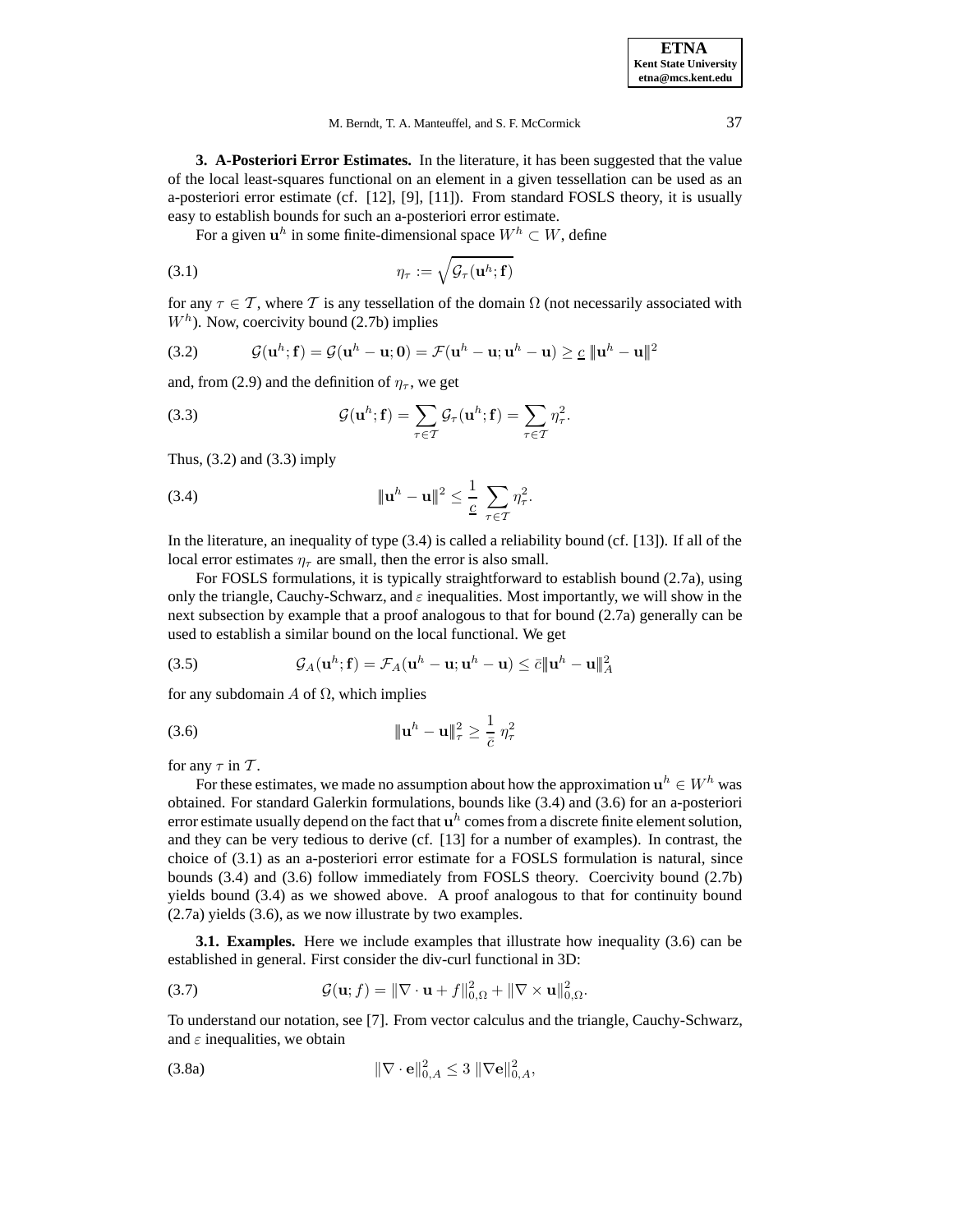(3.8b) 
$$
\|\nabla \times \mathbf{e}\|_{0,A}^2 \le 3 \|\nabla \mathbf{e}\|_{0,A}^2.
$$

Here,  $\mathbf{e} \in (H^1(\Omega))^3$  and A is any subdomain of  $\Omega$ . These two inequalities and the definition of  $\mathcal G$  imply

(3.9)  
\n
$$
\eta_{\tau}^{2} = \mathcal{G}_{\tau}(\mathbf{u}^{h}; f)
$$
\n
$$
= \|\nabla \cdot (\mathbf{u}^{h} - \mathbf{u})\|_{0,\tau}^{2} + \|\nabla \times (\mathbf{u}^{h} - \mathbf{u})\|_{0,\tau}^{2}
$$
\n
$$
\leq 6 \|\nabla (\mathbf{u}^{h} - \mathbf{u})\|_{0,\tau}^{2},
$$

which immediately implies (3.6) with  $\bar{c} = 6$ .

Next, as a more realistic example, consider the Stokes functional discussed in [8]:

$$
(3.10) \mathcal{G}(\underline{U}, \mathbf{u}, p; \mathbf{f}, g) = \|\mathbf{f} + \nu(\nabla \cdot \underline{U})^t - \nabla p\|_0^2 + \nu^2 \|\underline{U} - \nabla \mathbf{u}^t\|_0^2 + \nu^2 \|\nabla \times \underline{U}\|_0^2
$$

$$
+ \nu^2 \|\nabla \cdot \mathbf{u} - g\|_0^2 + \nu^2 \|\nabla (tr\underline{U}) - \nabla g\|_0^2.
$$

Similar to the div-curl example, we can establish a bound of type (3.6) using only the triangle, Cauchy-Schwarz, and  $\varepsilon$  inequalities:

$$
(3.11) \qquad \qquad \frac{1}{12} \, \eta_\tau^2 \le \nu^2 \, \|\underline{U}^h - \underline{U}\|_{1,\tau}^2 + \nu^2 \, \|\mathbf{u}^h - \mathbf{u}\|_{1,\tau}^2 + \|p^h - p\|_{1,\tau}^2.
$$

These two examples are typical and show that bounds (3.4) and (3.6) follow naturally from standard FOSLS theory.

**3.2. Numerical Results.** Here we present a simple heuristic refinement strategy that incorporates the a-posteriori error estimate (3) to illustrate its practical value. An optimal strategy determines a refinement region  $R \subset \Omega$  that minimizes the ratio

$$
(3.12)
$$
 work to solve the new discrete problem  
gain in accuracy.

Of course, we must somehow approximate both work and gain. For a FOSLS implementation, the solver of choice is a multilevel algorithm. Hence, a reasonable approximation to work is a linear function of the number of vertices in the finite element mesh,  $n_{old}$ , and the number of vertices that will be added due to refinement,  $n_{new}$ . The new vertices are added to the hierarchy of levels as the finest level. Hence, the work induced by these points (relaxation and grid transfers) is proportional to  $n_{new}$ . The work induced by the old vertices is proportional to  $n_{old}$ , since a multigrid cycle is used to solve the coarse level problem. Thus, the following approximation for work is used:

(3.13) work to solve the new discrete problem  $\approx$   $an_{old} + bn_{new}$ ,

with suitable constants  $a$  and  $b$ . The gain in accuracy can be measured by calculating the ratio

(3.14) gain in accuracy = 
$$
\frac{\mathcal{G}(\mathbf{u}_{old}^h; \mathbf{f})}{\mathcal{G}(\mathbf{u}_{new}^h; \mathbf{f})}.
$$

We cannot calculate  $\mathcal{G}(\mathbf{u}_{new}^h; \mathbf{f})$  before refining the mesh, which we assume is accomplished by halving the mesh size: mesh size h is reduced to  $\frac{h}{2}$ . For a FOSLS discretization of order h, we typically get bounds like  $||e|| \leq h ||\nabla u||$ , so cutting the mesh size h in half tends to reduce the functional by a factor of 4. Thus, we use the approximation

(3.15) 
$$
\mathcal{G}(\mathbf{u}_{new}^h; \mathbf{f}) \approx \frac{1}{4} \mathcal{G}_R(\mathbf{u}_{old}^h; \mathbf{f}) + \mathcal{G}_{R^c}(\mathbf{u}_{old}^h; \mathbf{f}).
$$

Our refinement strategy is as follows.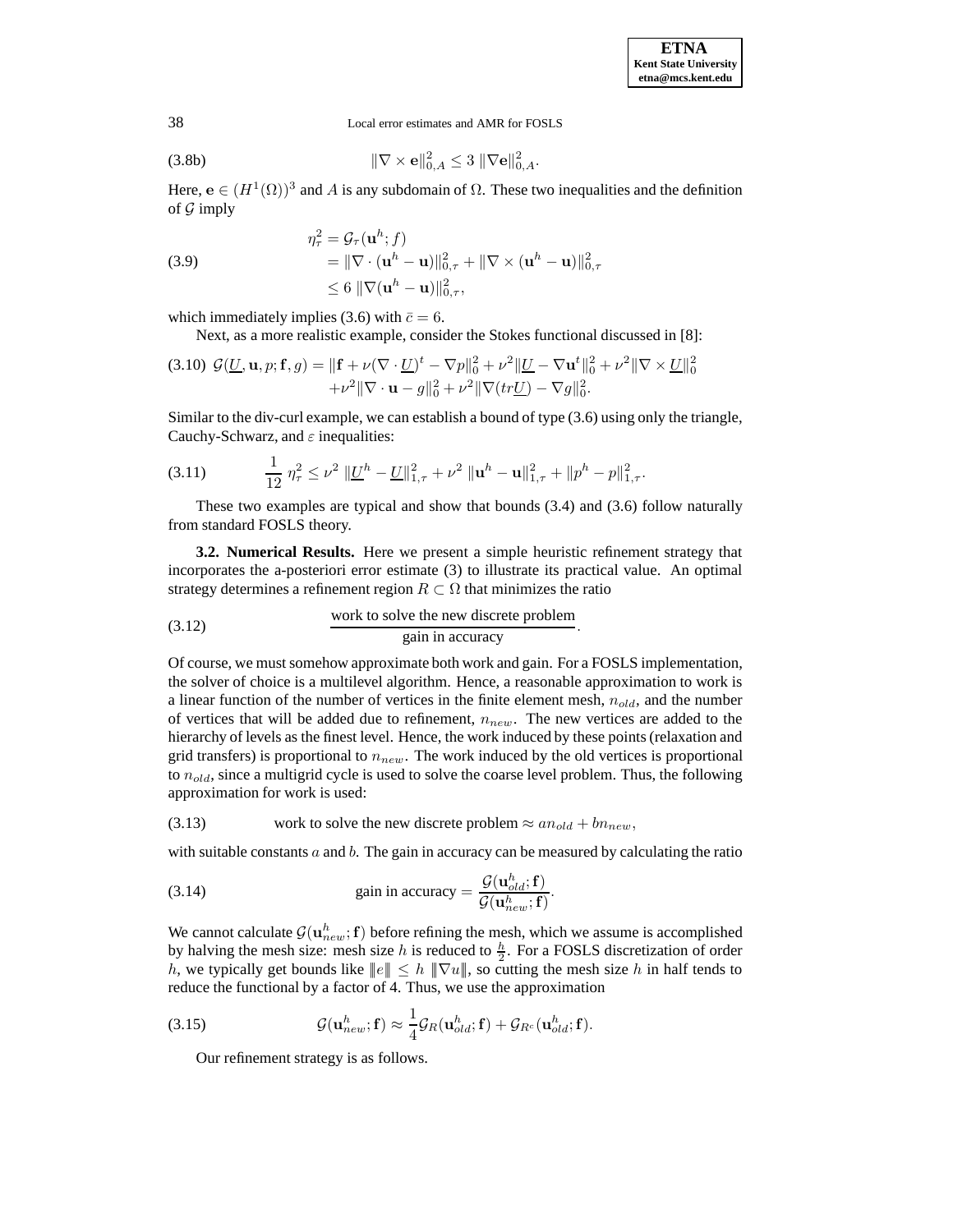M. Berndt, T. A. Manteuffel, and S. F. McCormick 39

- 1. Find the maximum of the a-posteriori error estimates over all  $\tau \in \mathcal{T}$ :  $\eta_{\tau,\text{max}}$ .
- 2. Partition T into contour sets  $C_i = {\tau | \eta_\tau^2 \in (\frac{i-1}{N} \eta_{\tau,\max}^2, \frac{i}{N} \eta_{\tau,\max}^2)}$ ,  $i =$  $1, 2, \ldots, N.$
- 3. Calculate  $w_i = \text{work/gain}$ , for  $i = 1, 2, \dots, N$ .
- 4. Find  $i \in \{1, 2, \ldots, N\}$  for which  $w_i$  is minimal.
- 5. Refine contour sets  $C_i \dots C_N$ .

We applied this refinement strategy to the FOSLS minimization problem involving functional (3.7) on the unit square with boundary conditions  $\tau \cdot \mathbf{u} = 0$  (which corresponds with  $\mathbf{u} = \nabla p$  to a Poisson equation with homogeneous Dirichlet boundary conditions). In this example, we chose  $f = \chi_{B_{0.1}(\frac{3}{4},\frac{3}{4})}$ , the characteristic function of a ball of radius 0.1 centered at the point  $(\frac{3}{4}, \frac{3}{4})$ . We used continuous piecewise linear elements that conformed to the boundary conditions. Table 3.1 shows the value of the global FOSLS functional after solv-

| iteration      | # unknowns | $\mathcal{G}(\mathbf{u};f)$ | $\mathcal{G}(\mathbf{u};f)$ |
|----------------|------------|-----------------------------|-----------------------------|
|                |            | (loc. ref.)                 | (glob. ref.)                |
|                | 62         | $8.05(-3)$                  | $8.05(-3)$                  |
|                | 94         | $7.38(-3)$                  | $7.51(-3)$                  |
| $\overline{c}$ | 214        | $3.99(-3)$                  | $4.68(-3)$                  |
| 3              | 468        | $2.14(-3)$                  | $3.59(-3)$                  |
|                | 866        | $1.36(-3)$                  | $2.75(-3)$                  |
| 5              | 2580       | $6.56(-4)$                  | $1.64(-3)$                  |
|                | 4705       | $3.80(-4)$                  | $1.15(-3)$                  |
| Table 3.1      |            |                             |                             |

*Value of FOSLS functional: local versus global refinement*

ing the minimization problem on the locally refined finite element mesh. As a reference, we also show the value of the global FOSLS functional after solving on a uniform finite element mesh with approximately the same number of vertices as the corresponding refined mesh. Our results show that the a-posteriori error estimate  $(3.1)$  is a good indicator for the necessity of refinement.

**4. A Local A-Priori Lower Error Bound.** Here we show how the local FOSLS functional can be used to obtain a local a-priori error estimate.

For a given element  $\tau$ , define the estimate

(4.1) 
$$
\bar{\eta}_{\tau} := \sqrt{\min_{\mathbf{v}^h \in W^h} \mathcal{G}_{\tau}(\mathbf{v}^h; \mathbf{f})}.
$$

Then, for any tessellation T that contains  $\tau$ , we have

(4.2) 
$$
\bar{\eta}_{\tau}^2 \leq \mathcal{G}_{\tau}(\mathbf{v}^h; \mathbf{f}), \quad \forall \mathbf{v}^h \in W_{\mathcal{T}}^h.
$$

Using (3.6), this implies that

$$
\bar{\eta}_{\tau}^2 \leq \eta_{\tau}^2 \leq \bar{c} \parallel \mathbf{u}^h - \mathbf{u} \parallel_{\tau}^2
$$

for any tessellation T with its associated discrete space  $W_T^h$ .

A-priori error estimate  $\bar{\eta}_{\tau}$  can be used to obtain a good initial tessellation of the domain  $\Omega$ . Using bound (4.2), we can calculate a global a-priori lower bound for the value of the FOSLS functional and, hence, for the error on a given tessellation  $T$ :

(4.4) 
$$
\sum_{\tau \in \mathcal{T}} \bar{\eta}_{\tau}^2 \leq \mathcal{G}(\mathbf{u}^h; \mathbf{f}).
$$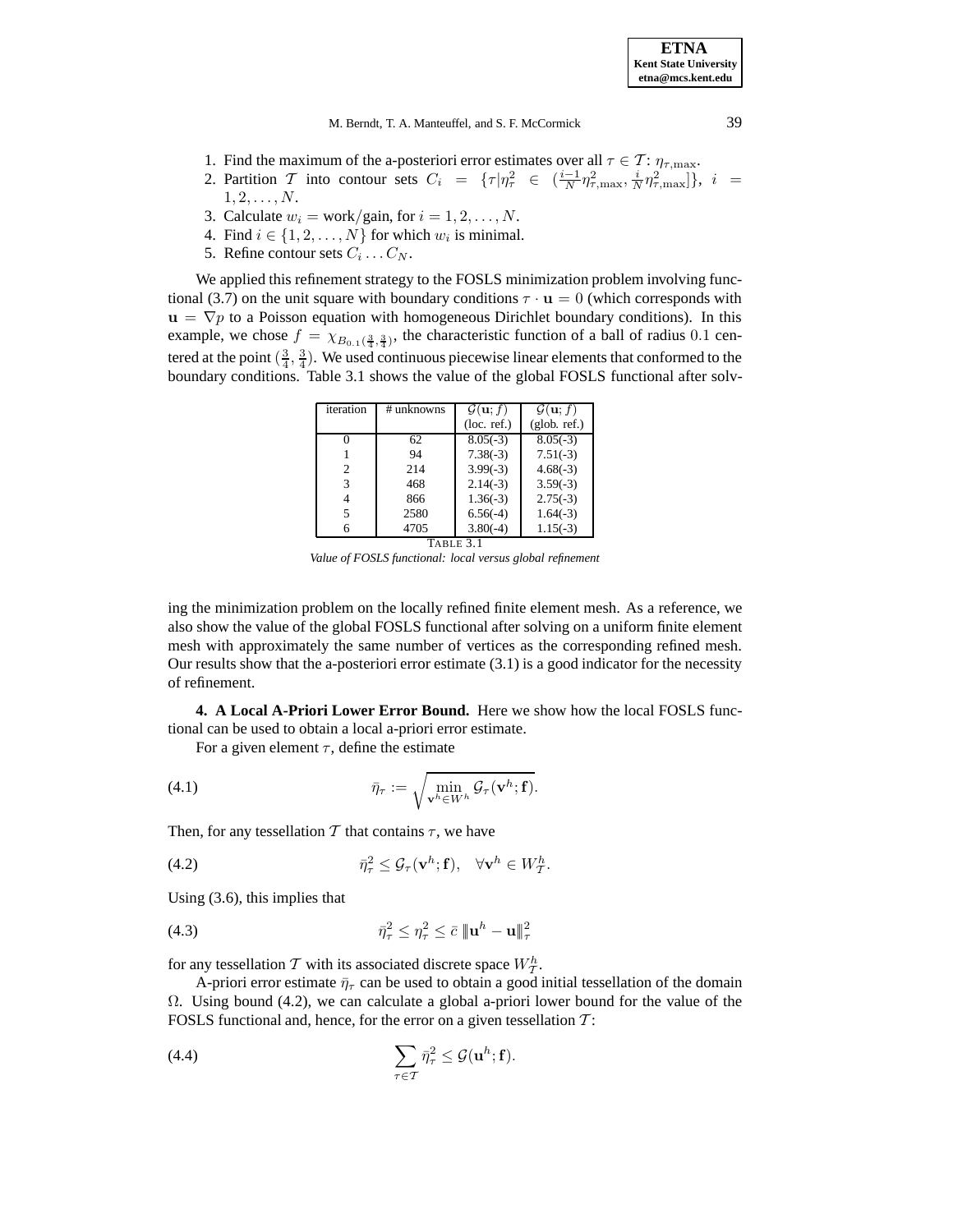If the goal is to start the adaptive algorithm with an initial tessellation  $T$  that is fine enough to resolve the right-hand side (see for example [10], section 5.1), one could use a-priori lower bound (4.2) as an indicator of where to refine the initial tessellation. The following algorithm could be used to obtain such an initial tessellation:

- 1. Construct a tessellation  $T_0$  that resolves the geometry of  $\Omega$  well.
- 2. Given a global lower bound  $\kappa > 0$  on the FOSLS functional that is acceptable, refine  $\mathcal{T}_0$  adaptively until the refined tessellation  $\mathcal{T}_1$  satisfies  $\sum_{\tau \in \mathcal{T}_1} \bar{\eta}_{\tau}^2 \leq \kappa$ .

Note that such an algorithm can also be useful for subsequent 'initial' tessellations involved in an FMG-like process of successively decreasing values of  $\kappa$ . Such a ' $\kappa$ continuation' process could be useful in the computation of an initial solution approximation with some final value of  $\kappa$ .

The evaluation of  $\bar{\eta}_{\tau}$  can be done by solving a local least-squares minimization problem which involves inverting the individual element stiffness matrices. Calculating  $\bar{\eta}_{\tau}$  for every  $\tau$ is, thus, comparable in computational cost to a point relaxation sweep (where all variables at a point are relaxed simultaneously). On a structured finite element mesh, there are only a small number of different element stiffness matrices (in the case of piecewise-constant coefficients), so the calculation of  $\bar{\eta}_{\tau}$  can be done very efficiently. Also, the information needed to evaluate  $\bar{\eta}_{\tau}$  is entirely local to an element  $\tau$ , so the a-priori error estimate can be calculated in parallel.

**5. A Sharp Theoretical Estimate and Convergence of an Adaptive Algorithm.** In this section, we present a theoretical result regarding error reduction in an adaptive algorithm for FOSLS. We first introduce some notation.

Suppose that  $\mathbf{u}^h$  is the best approximation to the solution  $\mathbf{u}$  of minimization problem (2.4) on the current level  $W<sup>h</sup>$ . Let  $R \subset W$  be a subregion in which further refinement is considered. Define the error  $\mathbf{e} = \mathbf{u}^h - \mathbf{u}$ , which we decompose into 'local' and 'harmonic' parts as follows. First, let the set of local functions (with support in  $R$ ) be defined by

(5.1) 
$$
W_R := \{ \mathbf{v} \in W : \mathbf{v} = 0 \text{ on } R^c \equiv \Omega - R \}.
$$

Then, define

(5.2) 
$$
1 := \arg\min_{\mathbf{v} \in W_R} \mathcal{G}(\mathbf{e} + \mathbf{v}; \mathbf{0}).
$$

Now let

$$
h = e - l,
$$

and note that  $h = e$  on  $R^c$ . We say that h is locally  $\mathcal F$ -harmonic on R since

(5.4) 
$$
\mathcal{F}(\mathbf{h}; \mathbf{v}) = 0, \ \forall \mathbf{v} \in W_R.
$$

Note in particular that  $\mathbf{e} = \mathbf{h} + \mathbf{l}$  is an F-orthogonal decomposition of  $\mathbf{e}$  in the sense that

$$
\mathcal{F}(\mathbf{h};\mathbf{l}) = 0.
$$

Note also that we can equivalently define **h** as follows:

(5.6) 
$$
\mathbf{h} := \arg \min_{\mathbf{v} = \mathbf{e} \text{ on } R^c} \mathcal{G}_R(\mathbf{v}; \mathbf{0}).
$$

The harmonic **h** is the component of the error that cannot be eliminated even with infinite refinement of R. On the other hand, the local error **l** is the component of the error that can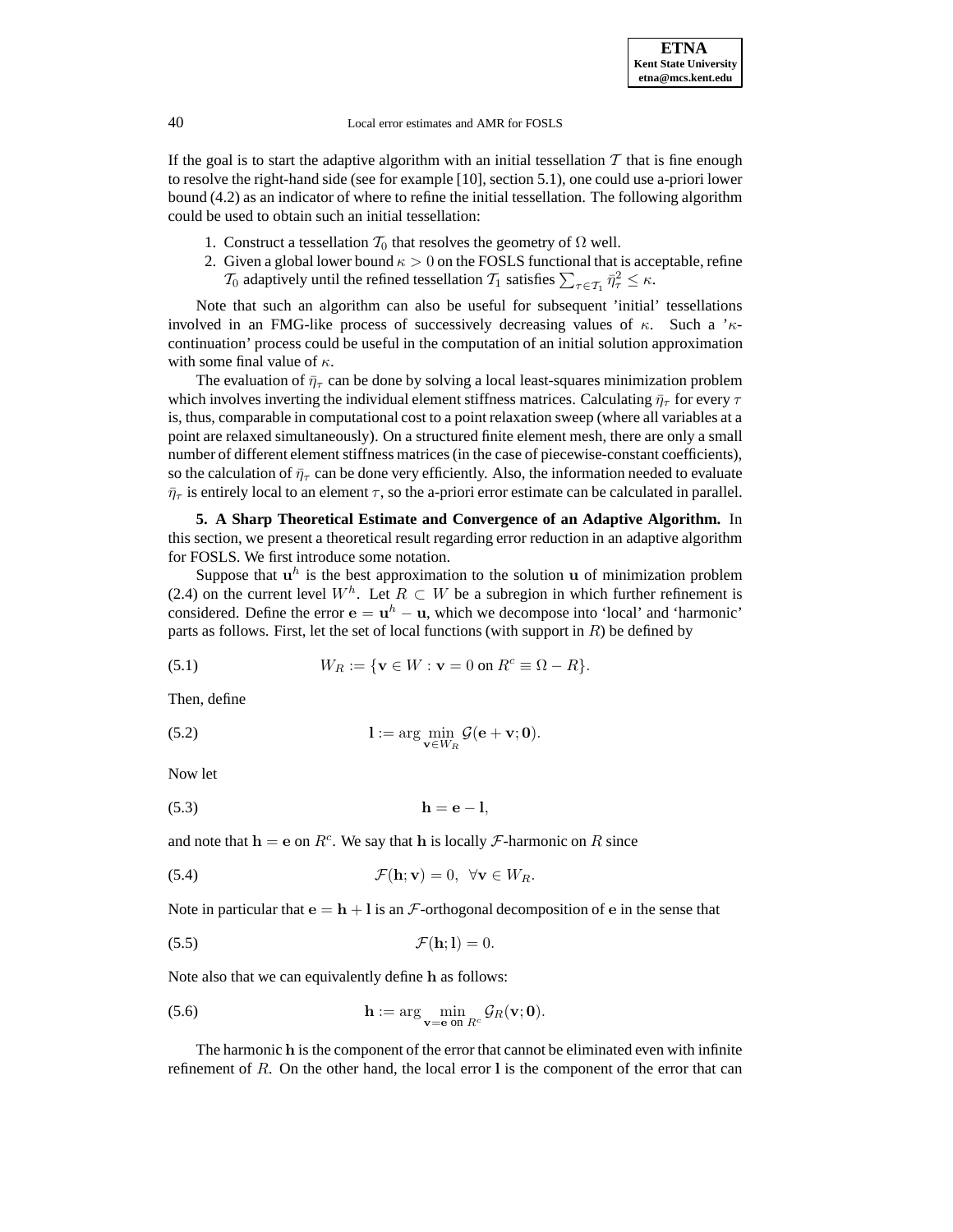be fully resolved by infinitely refining in R and leaving the approximation in  $\overline{R^c}$  fixed. Our principle theorem shows that the FOSLS functional can be used to identify large local error provided the local region is not too 'thin'.

THEOREM 5.1. *Given region*  $R \subset \Omega$ , *approximation*  $\mathbf{u}^h \in W^h$ , *and error decomposition (5.3), define* ε *by*

(5.7) 
$$
\mathcal{G}_R(\mathbf{e};\mathbf{0}) = (1-\varepsilon) \mathcal{G}(\mathbf{e};\mathbf{0}).
$$

*Assume that there exists*  $\gamma < 1 - \varepsilon$  *such that* 

$$
\mathcal{G}_R(\mathbf{h};\mathbf{0}) \leq \gamma \mathcal{G}(\mathbf{h};\mathbf{0}).
$$

*Then*

$$
\mathcal{G}(\mathbf{h};\mathbf{0}) \leq \delta \mathcal{G}(\mathbf{e};\mathbf{0}),
$$

*where*  $\delta = \frac{\varepsilon}{1-\gamma} < 1$ .

*Proof*. Inequalities (5.7) and (5.8) imply

$$
(1 - \gamma) \mathcal{G}(\mathbf{h}; \mathbf{0}) = \mathcal{G}(\mathbf{h}; \mathbf{0}) - \gamma \mathcal{G}(\mathbf{h}; \mathbf{0})
$$
  
\n
$$
\leq \mathcal{G}(\mathbf{h}; \mathbf{0}) - \mathcal{G}_R(\mathbf{h}; \mathbf{0})
$$
  
\n
$$
= \mathcal{G}_{R^c}(\mathbf{e}; \mathbf{0})
$$
  
\n
$$
= \mathcal{G}(\mathbf{e}; \mathbf{0}) - \mathcal{G}_R(\mathbf{e}; \mathbf{0})
$$
  
\n
$$
\leq \mathcal{G}(\mathbf{e}; \mathbf{0}) - (1 - \varepsilon) \mathcal{G}(\mathbf{e}; \mathbf{0})
$$
  
\n
$$
= \varepsilon \mathcal{G}(\mathbf{e}; \mathbf{0}).
$$

Hence,

$$
\mathcal{G}(\mathbf{h};\mathbf{0}) \leq \frac{\varepsilon}{1-\gamma} \ \mathcal{G}(\mathbf{e};\mathbf{0}),
$$

which completes the proof.  $\square$ 

REMARK 1. *Under the assumptions of Theorem 5.1, it is always possible to choose*  $\gamma \leq 1 - \varepsilon$ , with strict inequality possible when the local error **l** is nonzero. *Proof*. We have

(5.10) 
$$
\mathcal{G}_R(\mathbf{h};\mathbf{0}) \leq \mathcal{G}_R(\mathbf{e};\mathbf{0}) = \frac{1-\varepsilon}{\varepsilon} \mathcal{G}_{R^c}(\mathbf{e};\mathbf{0}).
$$

Adding to this the tautology

(5.11) 
$$
\frac{1-\varepsilon}{\varepsilon}\mathcal{G}_R(\mathbf{h};\mathbf{0}) = \frac{1-\varepsilon}{\varepsilon}\mathcal{G}_R(\mathbf{h};\mathbf{0}),
$$

we get

(5.12) 
$$
(1+\frac{1-\varepsilon}{\varepsilon})\mathcal{G}_R(\mathbf{h};\mathbf{0}) \leq \frac{1-\varepsilon}{\varepsilon}(\mathcal{G}_{R^c}(\mathbf{e};\mathbf{0}) + \mathcal{G}_R(\mathbf{h};\mathbf{0})),
$$

or

(5.13) 
$$
\mathcal{G}_R(\mathbf{h};\mathbf{0}) \leq (1-\varepsilon)\mathcal{G}(\mathbf{h};\mathbf{0}).
$$

Hence, we can always choose  $\gamma$  in (5.8) to be less or equal to  $1 - \varepsilon$ . Note that the inequality in (5.10) is strict when  $l \neq 0$ , in which case we may choose  $\gamma < 1 - \varepsilon$ .  $\Box$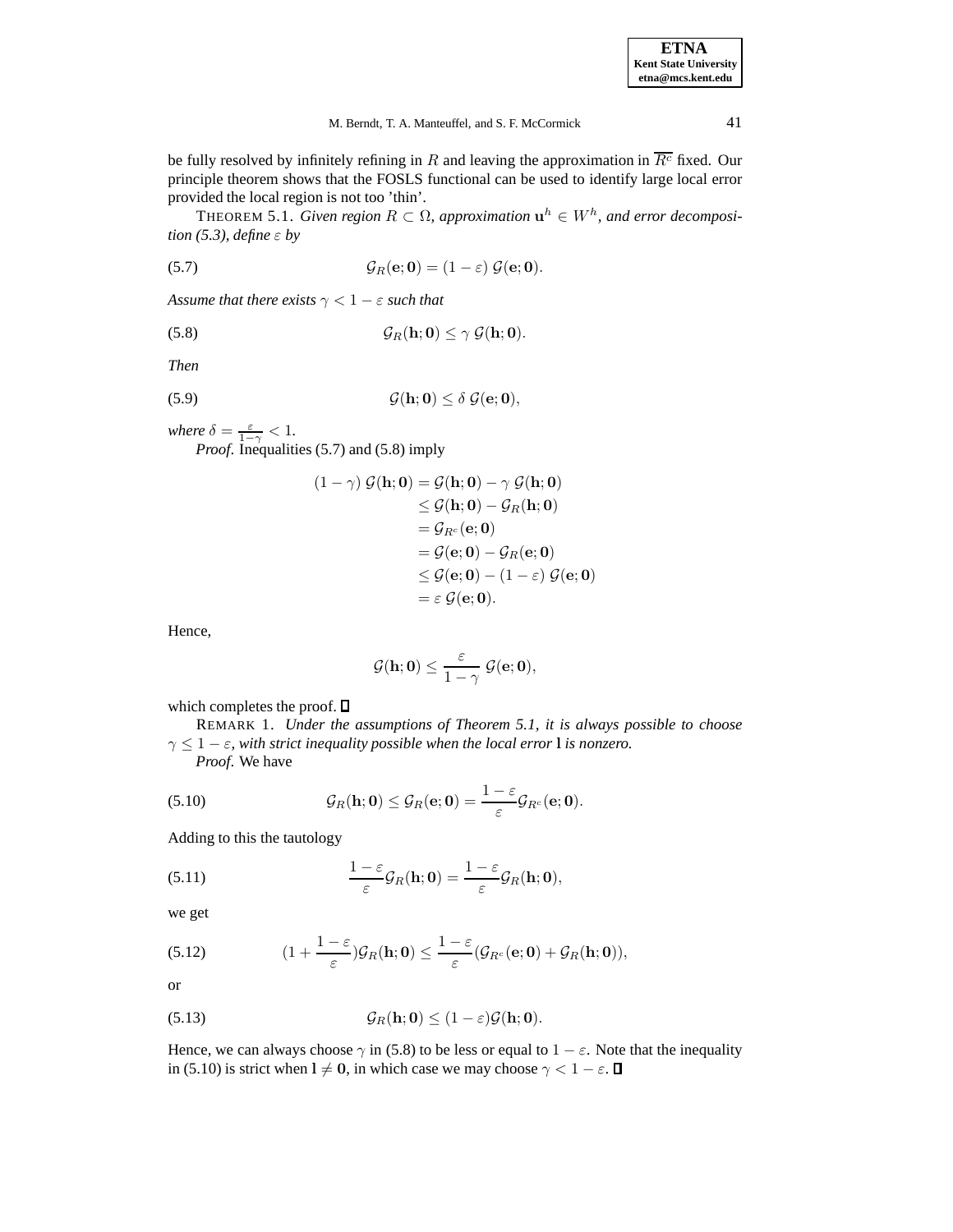We have not used any specific information about  $G$ , so Theorem 5.1 holds for any functional. We have also not yet used any information about how  $\mathbf{u}^h$  was obtained, so this estimate really holds for any approximation in W.

Equality (5.7) can be interpreted in the following way. We want to choose a refinement region  $R \subset \Omega$  that contributes a significant portion to the total value of the functional. The idea is to identify a subregion R of  $\Omega$  so that  $\varepsilon$  defined by (5.7) is fairly small. Inequality  $(5.8)$  is a statement about the shape of the refinement region R. If R is too 'thin', then the constant  $\gamma$  will be close to 1, in which case a lot of energy (i.e., value of  $\mathcal{G}$ ) can be hidden (inaccessible to refinement) in the  $F$ -harmonic part of the error. Hence, we want to choose a refinement region that is not too small (nor too large or else global refinement would be more efficient). Inequality (5.9) means that exact solution of the minimization problem in R would reduce the total value of the functional by at least a factor of  $\delta$ . The theorem thus asserts that, under certain restrictions on the refined region, the FOSLS functional can be a sharp predictor of the error that refinement would eliminate.

In practice, infinite refinement is generally impossible. To illustrate how Theorem 5.1 can be applied when only one refinement level is used in  $R$ , assume that refinement by halving  $h$ reduces the local error l in R by a factor of  $\frac{1}{4}$ :

(5.14) 
$$
\mathcal{G}(\mathbf{u}^{h/2};\mathbf{f}) \leq \mathcal{G}_{R^c}(\mathbf{e};\mathbf{0}) + \mathcal{G}_R(\mathbf{h};\mathbf{0}) + \frac{1}{4}\mathcal{G}_R(\mathbf{l};\mathbf{0}).
$$

Here  $\mathbf{u}^{h/2}$  is equal to the initial approximation,  $\mathbf{u}^h$ , on  $\bar{R}^c$ , but it is obtained by solving the local FOSLS minimization problem on R. Consider the relations

(5.15) 
$$
\mathcal{G}_R(\mathbf{l};\mathbf{0}) = \mathcal{G}_R(\mathbf{e};\mathbf{0}) - \mathcal{G}_R(\mathbf{h};\mathbf{0}),
$$

which follows from (5.5), and

(5.16) 
$$
\mathcal{G}_R(\mathbf{h};\mathbf{0}) \leq \frac{\gamma}{1-\gamma} \mathcal{G}_{R^c}(\mathbf{e};\mathbf{0}),
$$

which follows from (5.8) and the fact that  $\mathbf{h} = \mathbf{e}$  on  $R^c$  and  $\mathcal{G}(\mathbf{h}; \mathbf{0}) = \mathcal{G}_R(\mathbf{h}; \mathbf{0}) + \mathcal{G}_{R^c}(\mathbf{h}; \mathbf{e})$ . Then (5.14), (5.15), (5.16), and (5.7) imply

$$
\begin{aligned} \mathcal{G}(\mathbf{u}^{h/2}; \mathbf{f}) &\leq \mathcal{G}_{R^c}(\mathbf{e}; \mathbf{0}) + \mathcal{G}_R(\mathbf{h}; \mathbf{0}) + \frac{1}{4}\left(\mathcal{G}_R(\mathbf{e}; \mathbf{0}) - \mathcal{G}_R(\mathbf{h}; \mathbf{0})\right) \\ &= \mathcal{G}_{R^c}(\mathbf{e}; \mathbf{0}) + \frac{3}{4}\mathcal{G}_R(\mathbf{h}; \mathbf{0}) + \frac{1}{4}\mathcal{G}_R(\mathbf{e}; \mathbf{0}) \\ &\leq \left(1 + \frac{3}{4}\frac{\gamma}{1 - \gamma}\right)\mathcal{G}_{R^c}(\mathbf{e}; \mathbf{0}) + \frac{1}{4}\mathcal{G}_R(\mathbf{e}; \mathbf{0}) \\ &= \left(1 + \frac{3}{4}\frac{\gamma}{1 - \gamma}\right)\varepsilon \mathcal{G}(\mathbf{e}; \mathbf{0}) + \frac{1}{4}(1 - \varepsilon)\mathcal{G}(\mathbf{e}; \mathbf{0}) \\ &= \left(\frac{1}{4} + \frac{3}{4}\frac{\varepsilon}{1 - \gamma}\right)\mathcal{G}(\mathbf{e}; \mathbf{0}). \end{aligned}
$$

Thus, we obtain a bound similar to (5.9), but now with  $\delta = \frac{1}{4} + \frac{3}{4} \frac{\epsilon}{1-\gamma}$ . This implies convergence for the case of one additional level of refinement when  $\frac{\epsilon}{1-\gamma} < 1$  (i.e.,  $l \neq 0$ ).

**6. Conclusions.** We want to stress that the bounds on the a-posteriori error estimate  $\eta_{\tau}$ follow immediately from standard FOSLS theory. This is a substantial advantage over what has been obtained for other methods (see, for example, [1], [2], or, for a review of a-posteriori error estimators, [13]). We have also showed how FOSLS naturally yields a local a-posteriori